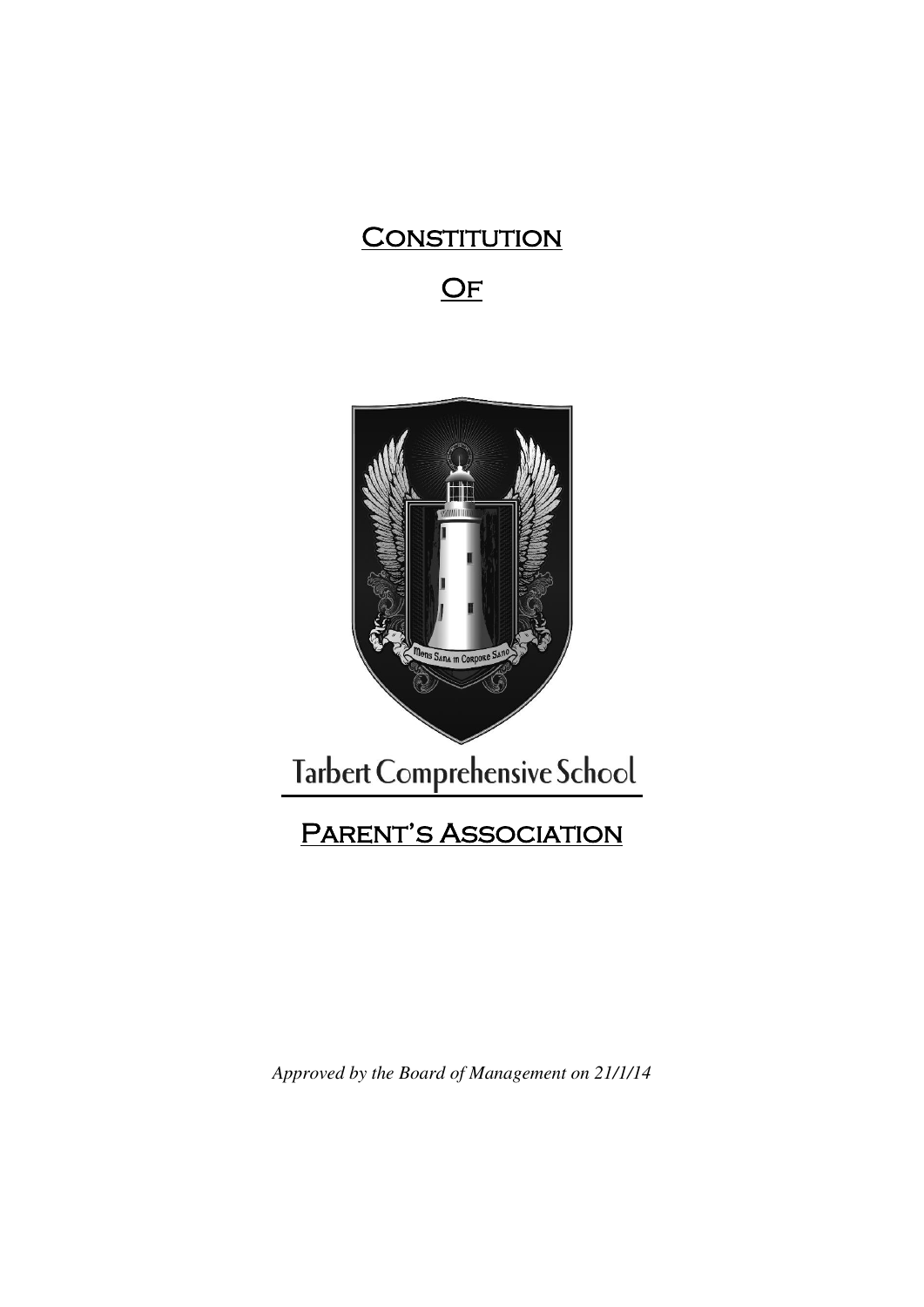# **Preface**

The redrafting of the Parents Association Constitution is informed by the National Parent's Council Post Primary Guidelines for Parents' Councils, Department of Education Financial Guidelines and the original constitution of Tarbert Comprehensive School Parent's Association**.** The constitution of the Association is framed in accordance and compliance with the Education Act, 1998, Part VI section 26.

## **Article 1. Objectives**

The objectives of the association are

- i. To advance the well-being of the students of Tarbert Comprehensive School.
- ii. To foster good relations between parents, teachers, students and the school authorities.
- iii. To organise the election of parent's nominees to the Board of Management.

#### **Article 2. Membership**

All parents or legal guardians of students attending the school are automatic members of the Association.

#### **Article 3. Affiliations**

The Association is affiliated to the National Parents Council Post Primary and to PACCS.

#### **Article 4. General Meetings**

- i. The Annual General Meeting will be held during October of each year. A report of this meeting, which will include the financial report, will be forwarded to the school Board of Management.
- ii. The Executive Committee will call Extraordinary General Meetings when the Executive Committee deems it necessary or when a written request to call an EGM is received by the Executive Committee, signed by at least fifty parents.
- iii. Notice of General Meetings will be given at least 7 days in advance.
- iv. General Meetings will be chaired by the Chairperson or Vice-Chairperson of the Association.

## **Article 5. The Executive Committee**

An Executive Committee will administer the affairs of the Association. The Committee will consist of at least twelve members who will be elected each year at the Annual General Meeting. The Parents' nominees to the school Board of Management will be *ex officio* members of the committee.

The new committee will meet not later than fourteen days after its AGM to elect its officers.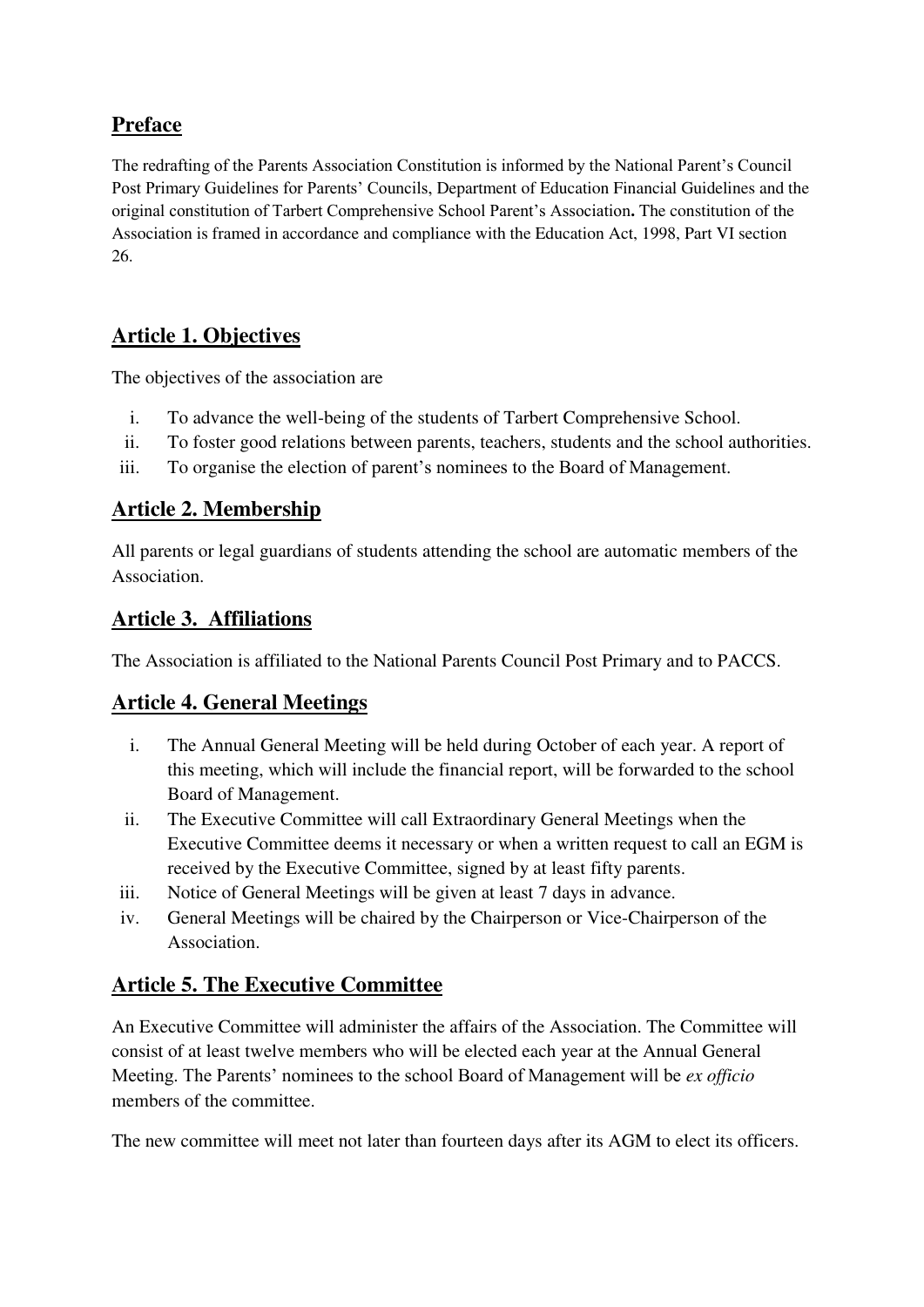The Executive Committee will appoint from among its elected members the officers of the Association: Chairperson, Vice-Chairperson, Secretary, Treasurer and PRO.

Officers will not hold the same post for more than three consecutive years.

At the meeting to elect officers the school Principal or his/her delegate will conduct the election of the Chairperson. In the absence of the Principal or delegate the outgoing Secretary will conduct the election of the Chairperson.

The committee may invite the Principal or Deputy Principal or any member of the school Board of Management or school staff to any meeting of the Association. Such an invitation will be at the sole discretion of the committee. The committee will consider requests for permission to attend from any of the above

The Executive Committee will meet each month from September to June and on such other occasions as it is deemed necessary by the Executive Committee. The quorum for such meetings will be 50% of the Executive Committee. Members will be advised of meetings on the week of the planned meeting.

Minutes of all meetings will be kept by the Secretary who will present the minutes to the committee for approval at the subsequent committee meeting.

Committee members who do not attend for 3 consecutive meetings will be deemed to have left the committee and may be replaced by co-option. This does not apply to committee members who are absent through prolonged illness.

The Executive Committee will have the power to appoint sub-committees to assist it from time-to-time. Sub-committees may consist of members or non-members of the Association and will report to the Executive.

The Executive Committee may invite to General meetings or to committee meetings such persons as the Committee decides.

# **Article 6. Election of Parent's Representatives to the Board of Management**

In accordance with the rules governing nomination of the parents' representatives to the School Board of Management, the association shall conduct an election to nominate the parents' representatives. The method of this election will be decided in consultation with the outgoing Board of Management.

## **Article 7. Finance**

There will be a permanent finance sub-committee chaired by the Treasurer, which will include the Chairperson and two other committee members.

All expenditure will be by cheque. Cheques will be signed by the Treasurer and the School Principal.